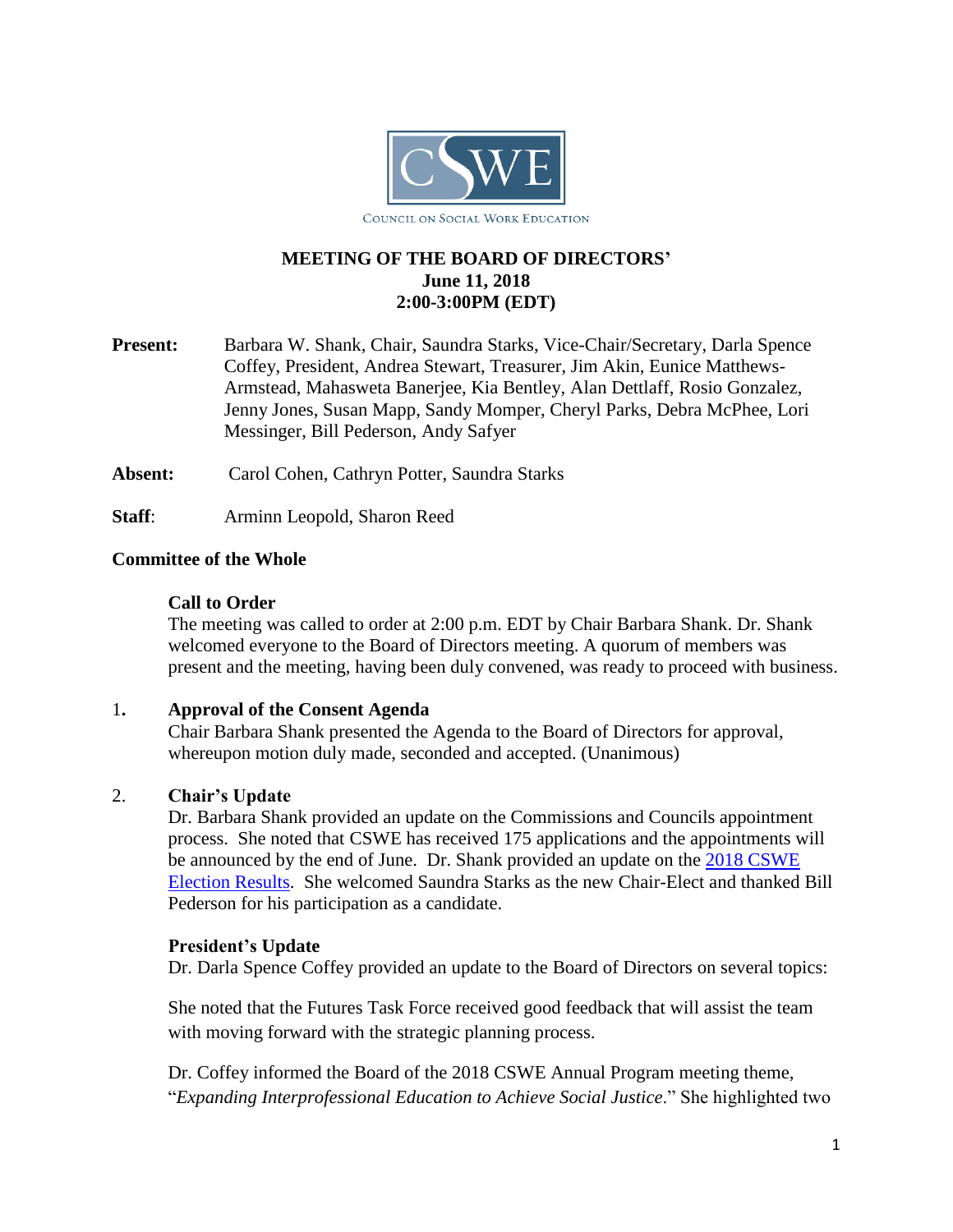meetings that will take place at the conference; Pre-conference, Faculty Development Institute and Post-conference, Interprofessional Summit.

She reminded the board of the wise cost savings decision to hold the 2019 and 2020 APM conference in Denver.

Dr. Coffey informed the board that she and Dr. Barbara Shank will be attending the IPEC meeting and a topic of discussion will be the Opioid Crisis.

## **3. Budget & Finance Report**

Treasurer Andrea Stewart and Mr. Arminn Leopold provided an overview of the 3<sup>rd</sup> Quarter, FY2018 financials and proposed Budget, FY2019 to the Board of Directors for approval. Dr. Stewart and Mr. Leopold concluded her report, whereupon motion duly made, seconded and accepted as amended. (Unanimous)

## 4. **Bylaws Committee Report**

Dr. Darla Coffey reported to the Board of Directors that the membership will be voting on the Bylaws that were approved at the March 2018 Board of Directors. After the votes have been recorded, the Bylaws will be effective on July 1, 2018.

## 5. **Strategic Planning Committee**

Dr. Alan Dettlaff provided an update on the CSWE Strategic Thinking Plan. He noted that the contract has been extended for Josh Mintz to continue facilitating the next steps in the process. Next Steps will include; identifying stakeholders, reviewing current data, and identifying potential ways to include students in the process.

Dr. Dettlaff noted that three new members will need to be appointed to the Strategic Planning Committee.

### 6. **Practice Doctorate Process**

Dr. Darla Spence Coffey updated the Board of Directors on the Practice Doctorate Process. She noted that a draft of the standards will be available at the fall board meeting.

### 7. **Executive Session**

Dr. Barbara Shank requested that the Board of Directors review Dr. Coffey's full evaluation online and provide feedback by June 22, 2018. She thanked members that will be rotating off the board on June 30, 2018 for their service; Dr. Jim Akin, Dr. Kia Bentley, Ms. Rosio Gonzalez, Dr. Sandra Momper and Dr. William Pederson

There being no further business to come before the Board, the meeting was adjourned at 3:00 p.m. EDT.